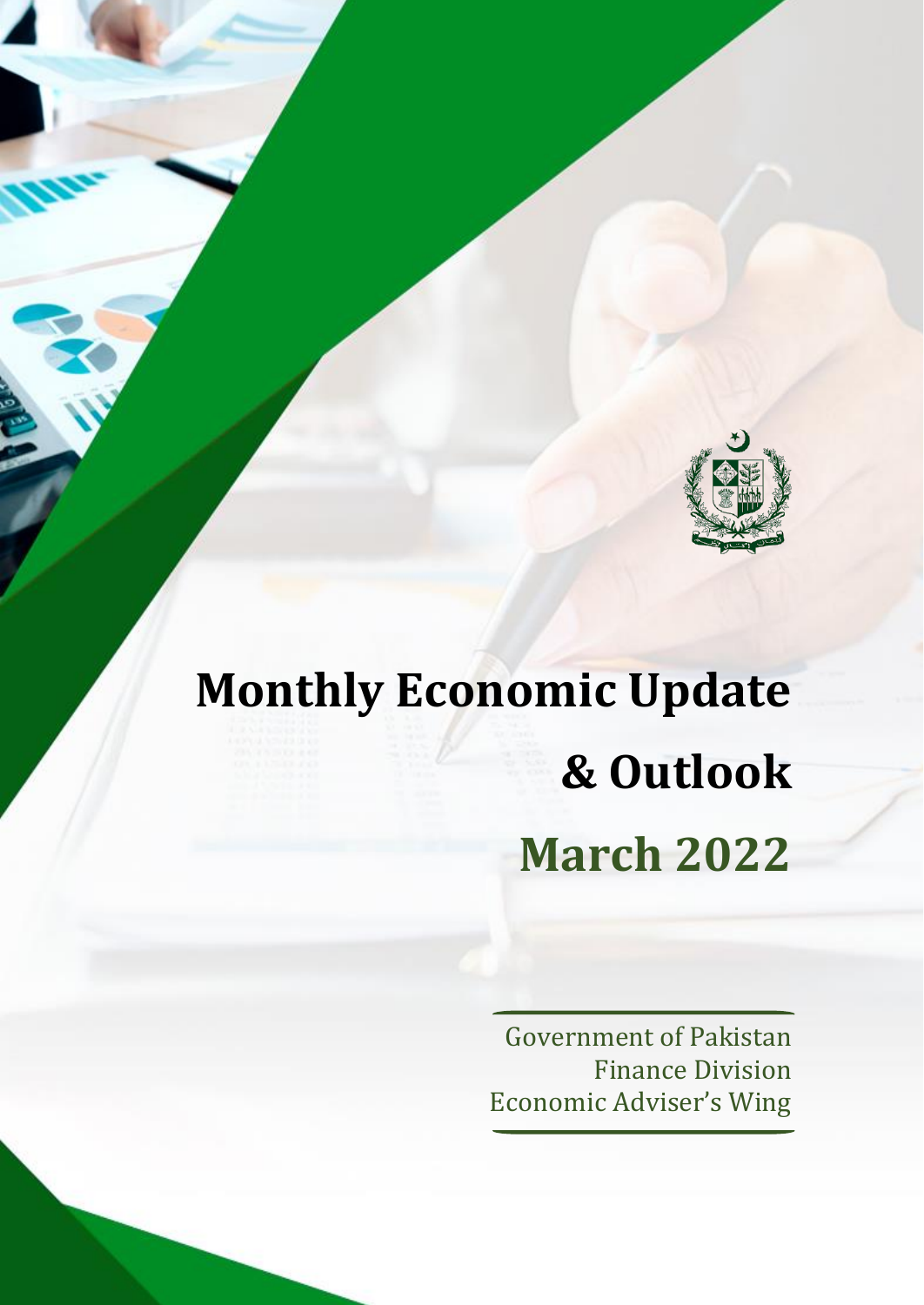

# **Contents**

| $\mathbf{2}$ |
|--------------|
| 4            |
| 10           |
| 13           |
| 14           |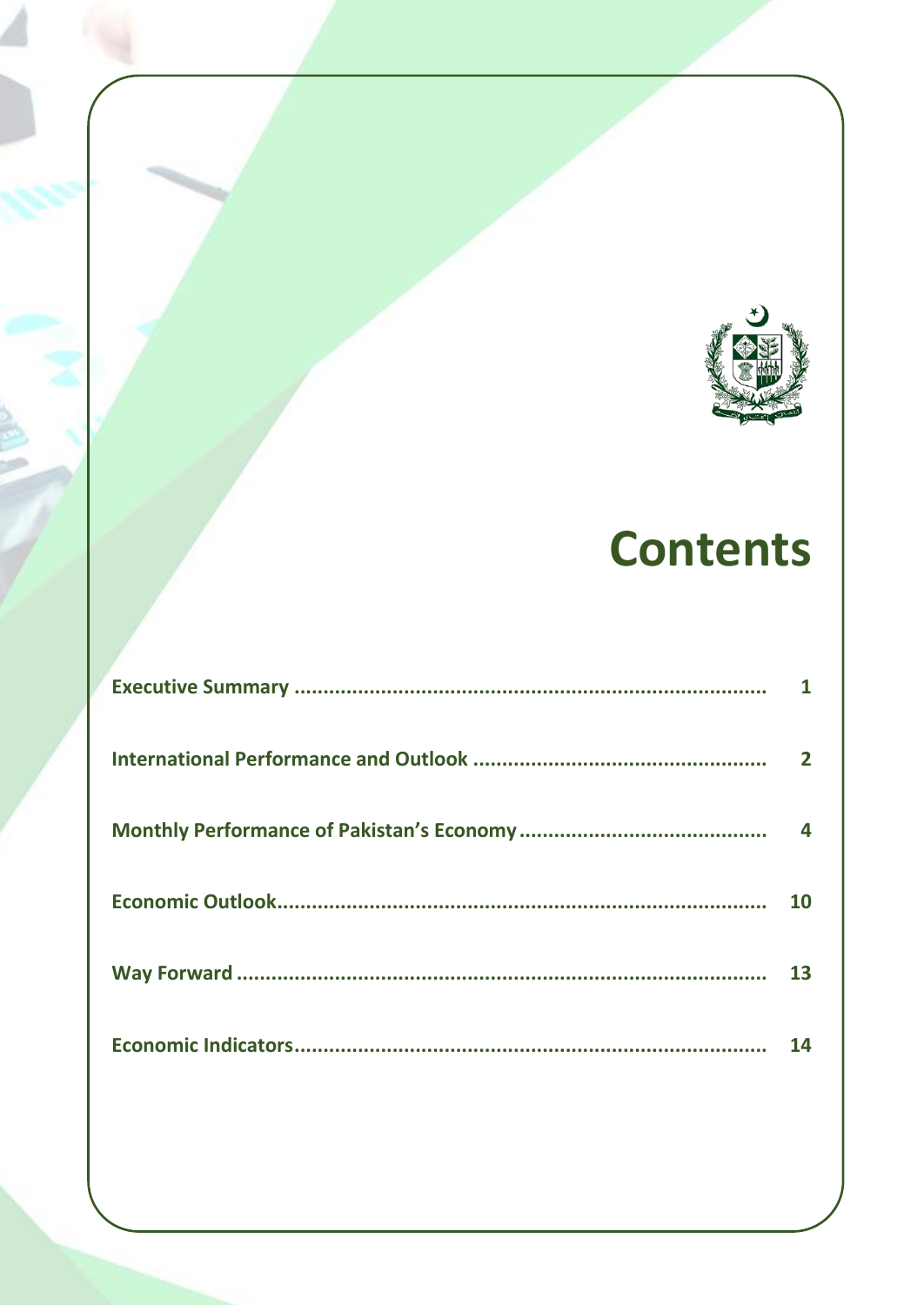#### **Executive Summary**

- Presently global economy is facing three challenges (financial sanctions, commodity prices & supply-chain disruptions) due to the ongoing war between Russia and Ukraine. These challenges have fueled global inflation and downgraded the growth outlook in most countries. Both energy and non-energy prices increased in February 2022 by 7.7 percent and 4.2 percent respectively. Among key subgroups, only fertilizers witnessed a decline of 1.9 percent, agriculture commodities rose 4.5 percent, metals and minerals 4.7 percent, and precious metals 2.2 percent.
- **Real Sector:** Wheat crop has been sown on an estimated area of 8.995 million hectares. The harvest of wheat has started in lower Sindh, however Production of wheat is expected to be around 28.9 million tonnes. During Jul-Jan FY2022, LSM posted a growth of 7.6 percent as compared to 1.8 percent same period last year.
- **Fiscal, Monetary & External:** The fiscal deficit in Jul-JanFY2022 was recorded at 2.9 percent of GDP (Rs 1862 billion). The primary balance posted a deficit of Rs 174 billion. During 1<sup>st</sup> July – 25<sup>th</sup> February, FY2022 money supply  $(M_2)$  shows a growth of 0.5 percent (Rs 123.7 billion) compared to growth of 4.59 percent (Rs 960.1 billion) in last year. During Jul-Feb FY2022, the current account deficit was recorded at \$ 12.1 billion.
- **Economic Outlook:** Although the economic recovery is underway, still, the domestic and international scenario is changing over the course of time. Thus, inflationary, and external sectors risks are building macroeconomic imbalances. The government is taking a various policy, administrative and relief measures to counter the downside risks for the economy.
	- International commodity prices are expected to rise further because of rising geopolitical tensions. Although their pass-through into domestic consumer prices will be contained by current and newly designed government measures and relief packages. Still, YoY inflation is expected to remain temporarily within the double-digit territory.
	- The MEI remains strong, although some slowdown in growth in Feb 2022 is observed. In addition, economic growth in Pakistan's main trading partners continues to remain above trend, although some slowdown may be in the cards due to the uncertainties surrounding the recent geopolitical tensions and the continued increase in international commodity prices. If these tensions continue or intensify, Pakistan's growth may be affected as well.
	- In March, exports are expected to continue their upward trend, backed by the exportfriendly policies that have been implemented. Exports also benefit from the Real Effective Exchange rate. Imports will probably return to a level that is more in line with domestic economic activity and the levels of international commodity prices. As a result, the trade balance may less deteriorate in March 2022 as well. However, geopolitical risks still persist. In March workers' remittances are expected to revert to normal levels. Taking these factors into account, as well as its other components, the current account deficit in March is expected to stay well below the unsustainable levels observed during the period from Aug 2021 up to Jan 2022.
	- The first seven months of the current fiscal year have witnessed significant pressure on fiscal accounts due to rising expenditures under grants and subsidies. On the revenue side, FBR tax collection has been able to achieve more than 65.2 percent of its annual target during the first eight months of the ongoing fiscal year. However, the government has announced a relief package for the masses to offset the increasing oil prices by reducing the sales tax rate and petroleum development levy. All these are collectively adding risks to the fiscal sector.

Pakistan's economic performance continues a trajectory compatible with an economic growth target of around 5 percent in the current fiscal year. The recent geopolitical tensions, in particular the Ukraine crisis, present the most important external risk factor. Likewise, domestic political conditions are building domestic risks. A further escalation of these risks could jeopardize the positive outlook for Pakistan's economy and may also aggravate the macroeconomic imbalances.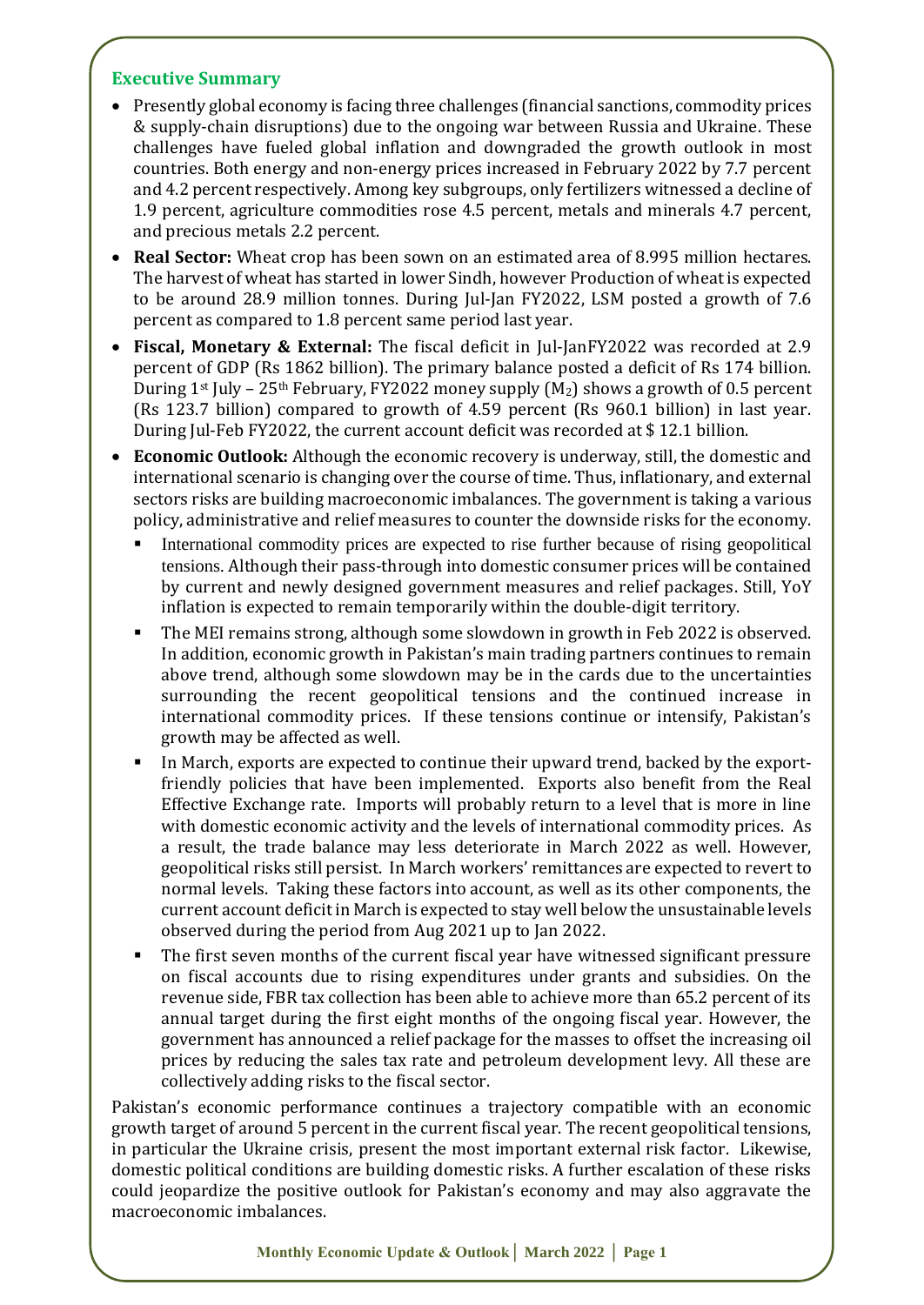# **1. International Performance and Outlook**

The war between Russia-Ukraine is "a catastrophe" for the world which will cut global economic growth, as forecasted by World Bank. The war comes at a bad time for the world because inflation was already rising, particularly for energy and food prices. The conflict is impacting the global economy via three main channels: financial sanctions, commodity prices, and supply-chain disruptions. Higher commodities prices will fuel global inflation this year and possibly in 2023.Growth in the Eurozone is now expected to stand at 3.7 percent in 2022, from the previous forecast of 4.0 percent. Downward revisions to Europe's growth outlook will also prompt a revision of the global growth forecast by 0.5 percentage points to about 3.4 percent, from 3.9 percent previously.

This downward revision originates the reduced growth prospects for the US, the Euro Area and China. Meanwhile, inflation has been higher than expected in many economies, while financial markets remain volatile as geopolitical tensions have increased.

High-frequency economic indicators offer evidence that the growth momentum has slowed during the initial months of 2022 in line with expectations of a weak start to the year, owing to the spread of the highly contagious Omicron variant and persistent supplychain disruptions. In this respect, it is projected that activity will pick up in the second quarter of the year as the variant's impact fades.

Advanced economies have experienced pandemic strains and mismatches between supply & demand that have continued to boost [inflation](https://blogs.imf.org/2022/01/28/global-inflation-pressures-broadened-on-food-and-energy-price-gains/) and weigh on the recovery. Temporarily reduced mobility has put a damper on service sector activity, including in the Euro area, Japan and the UK. While the recovery has been strong in the US, the virus has dented consumer sentiment somewhat, making them more cautious.

In China, tighter mobility restrictions have resulted in weaker-than-expected retail sales, while a decline in real estate investment and tighter travel restrictions have also represented headwinds. The uncertainty has been reflected through the Composite Leading Indicator position of Pakistan's main exports markets which is on a declining trend in the month of February 2022 compared to last month (Fig-1).



During the first quarter of 2022, the US economy is exhibiting a robust return from pandemic-related shutdowns and the resulting deep recession. The economy has responded to a massive increase in federal spending, supply disruptions, and a persistent, uncertainty-laden COVID-19 pandemic. Along with all this, CPI inflation is now running at 7.5 percent with little sign of easing any time soon. The US central bank's Federal Open Market Committee kicked-off the move to tighten monetary policy with a quarter-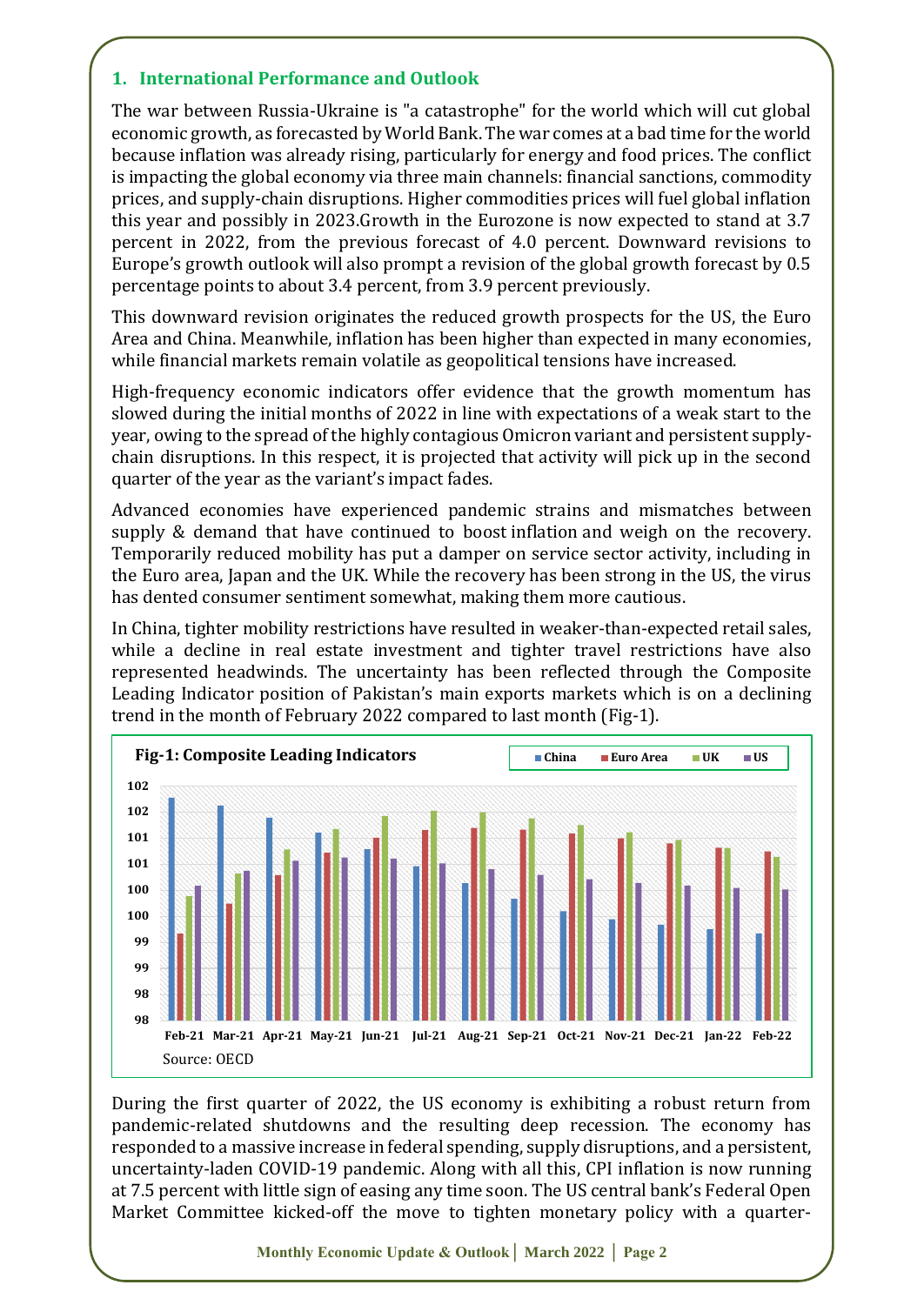percentage-point increase in the target federal funds rate on March 16th, to curb the highest inflation in 40 years, raised interest rates for the first time since 2018. The Fed has projected its policy rate would hit a range between 1.75 percent and 2.0 percent by year's end in a newly aggressive stance against inflation. The US economic situation is also reflected through weekly growth in WEI which reflects a mixed response due to fluctuations during the first two months of 2022 (Fig-2).



Worldwide stocks showed decline in recent weeks due to the geopolitical tensions and war between Russia and Ukraine. In the US, S&P 500 index fell to 4,171 points on 08<sup>th</sup> March 2022, the lowest since June 2021. This is also confirmed by the Chicago Board Options Exchange (CBOE) Volatility Index which is commonly used as a measure of investors' uncertainty, soared to 36.5 showing higher volatility, reflecting uncertainty in the investors' behavior (Fig-3).



The J.P.Morgan Global Composite Output Index – produced by J.P.Morgan and IHS Markit increased to 53.4 in February, up from 51.1 in January. The rate of the index has signaled expansion in the past 20 months. The growth rate picked up due to manufacturers and service sector both and latter dominate the former for the tenth time in the past 11 months.

The rate of global economic expansion in the month of February revives from January's 18 months low, the business optimism improved reaching record high due to growth in new orders which created employment opportunities.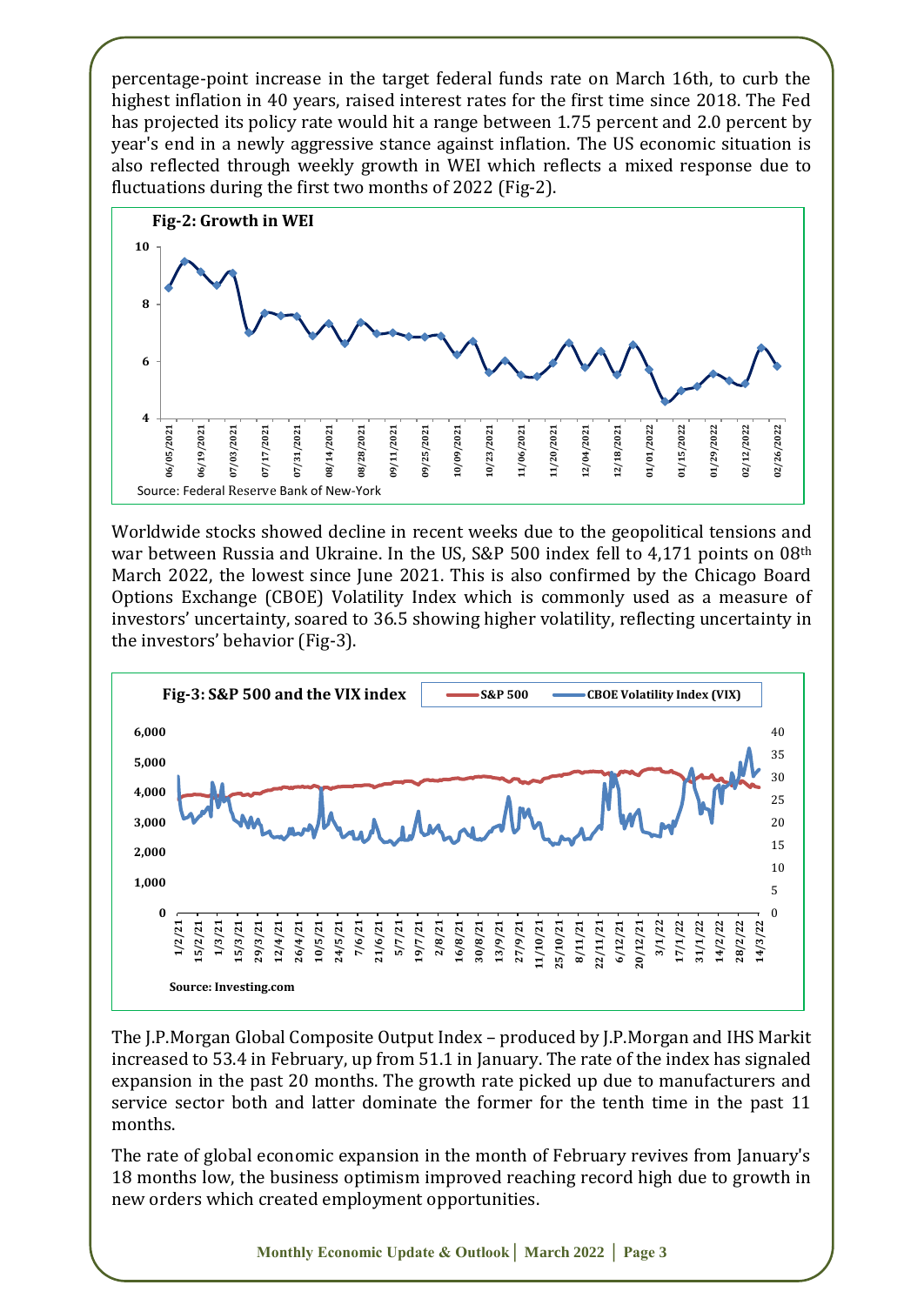The recovery was broad-based spread across all six sub-industries covered by the survey. Growth accelerated in business services and intermediate goods but slowed in financial services and investment goods. Consumer goods and consumer services both observed resumptions in the growth of activity. The strongest overall rate of expansion was in business services, followed by consumer services where activity rebounded from January's recession.

Almost all of the countries indicated an expansion of economic activity, for which February data was available. The only exception was Japan, where output growth contracted at the steepest rate since last August, due to a fall in the services and manufacturing sector.

Average input costs accelerated at a faster pace in February, reflecting stronger regional inflation including the euro area, the US, and Japan. This led to increased output charges, at the fastest pace since October, resultantly price pressures remained elevated. However, business optimism about the year ahead improved to an 11-year high, even in the inflationary environment.

Global commodity prices continued to surge in February. The energy and non-energy commodities increased by 7.7 percent and 4.2 percent respectively compared to 7.9 percent and 4.6 percent in January 2022. Over the past twelve months, energy commodities have surged 63.4 percent and non-energy commodities 22.7 percent. Among key subgroups, only fertilizers witnessed a decline of 1.9 percent, agriculture commodities rose 4.5 percent, metals and minerals 4.7 percent, and precious metals 2.2 percent.

#### **2. Monthly Performance of Pakistan's Economy**

The economy of Pakistan is on the path to economic recovery. However, domestic, and international risks are playing the respective role which is giving mix picture of its monthly performance.

#### **2.1 Real Sector**

# **2.1-a Agriculture**

For Rabi season 2021-22, the wheat crop has been sown on an estimated area of 8.995 million hectares. The harvest of wheat has been started in lower Sindh, however the national production of wheat is expected to be near the allocated target of 28.9 million tonnes with improved inputs availability of seeds & pesticides, irrigation water and increased agriculture credit disbursement. Furthermore, the government has increased the wheat support price from Rs 1,950 to Rs 2,200 per 40 kg for Rabi 2021-22.

During Jul-FebFY2022, the agriculture credit disbursement increased by 3.6percent to Rs835.3 billion compared to Rs806.4 billion same period last year. The farm tractors production rose to 10.1 percent to 34,587 and its sales increased by 6.1 percent to 33,498 compared to Jul-Feb FY2021. The urea off-take during Rabi 2021-22 (Oct-Feb) reached 2,809 thousand tonnes, while DAP off take at 859 thousand tonnes.

#### **2.1-b Manufacturing**

During Jul-Jan FY 2022, LSM gained the growth momentum of 7.6 percent against 1.8 percent last year with the outstanding performance in sub-sectors especially, Furniture, Wood Products, Automobile, Tobacco, Wearing Apparel, and Football. On a YoY basis, LSM witnessed a growth of 8.2 percent in January 2021 and 4.2 percent on MoM basis. During the period, 16 out of 22 subsectors of LSM have witnessed growth as shown in the graph below.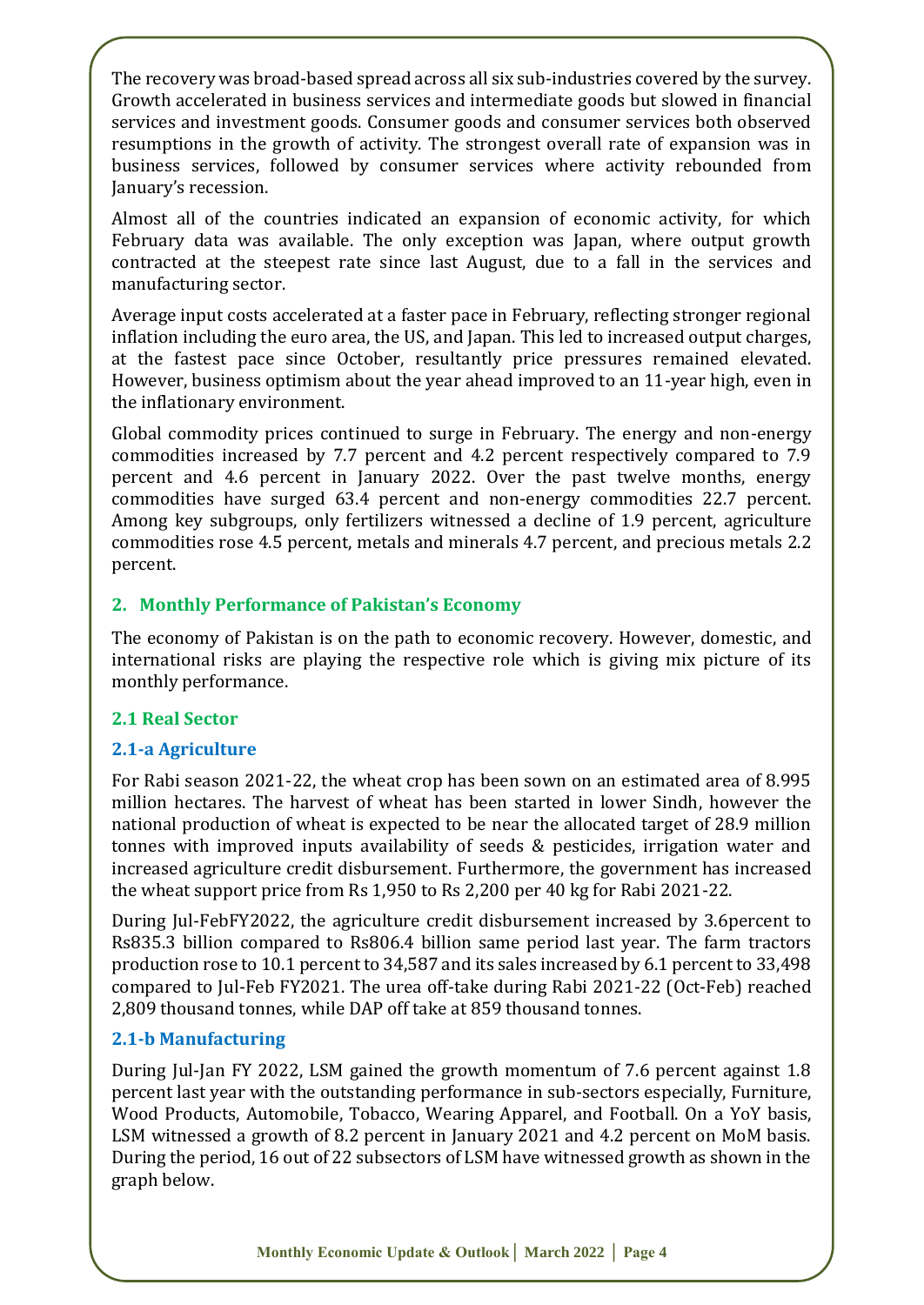

During Jul-Feb FY 2022, Car production and sale increased by 61.6 percent and 57.5 percent, respectively, Trucks & Buses production and sale increased by 80.8 percent and 66.2 percent and tractor production and sale increased by 10.1 percent and 6.1 percent, respectively.

In February 2022 total cement dispatches declined by 4.75 percent to 4.36 mn tonnes (4.57 mn tonnes in February 2021). Domestic consumption slightly decreased by 0.17 percent to 3.95 mn tonnes against 3.96 mn tonnes in the same month last year. Exports were also down by 34.18 percent from 0.6 mn tonnes to 0.4 mn tonnes. During Jul-Feb FY2022, total cement dispatches in the country decreased by 5.75 percent to 35.8 mn tonnes (37.9 mn tonnes last year). Domestic dispatches slightly decreased by 0.63 percent to 31.4 mn tonnes (31.6 mn tonnes last year).

In February 2022, oil sales clocked in at 1.5 mn tonnes showing an increase of 10 percent against 1.4 mn tonnes last year. During Jul-Feb FY2022, total Oil sales increased by 14 percent to 14.4 mn tonnes (12.7 mn tonnes last year).

# **2.2 Inflation**

CPI inflation during Jul-Feb FY2022 was recorded at 10.5 percent against 8.3 percent during the same period last year. CPI for February 2022 was recorded at 12.2 percent on a YoY basis against 8.7 percent during the same month last year.

After the Pandemic, global commodity prices have surged to unprecedented levels especially after January 2021, triggering pressure on currencies and causing inflation around the world. These inflationary impacts also translated into domestic inflation.

However, the government is taking administrative, policy and relief measures to control prices of essential commodities and full inflationary impact has not passed to the domestic consumers as evident from the tables below:

| <b>International Prices</b>  |                        |                    |                        |                 |                              |  |
|------------------------------|------------------------|--------------------|------------------------|-----------------|------------------------------|--|
| <b>Months</b>                | Sugar $(\frac{5}{MT})$ | Palm Oil<br>(S/MT) | Soyabean Oil<br>(S/MT) | Wheat<br>(S/MT) | <b>Crude Oil</b><br>(\$/Brl) |  |
| <b>Feb-21</b>                | 360.0                  | 1020.0             | 1121.0                 | 289.4           | 62.0                         |  |
| $Feb-22$                     | 390.0                  | 1522.0             | 1596.0                 | 390.5           | 95.8                         |  |
| % Change                     |                        |                    |                        |                 |                              |  |
| Feb-22/Feb-21                | 8.3                    | 49.2               | 42.4                   | 34.9            | 54.5                         |  |
| <b>Source: WB Pink sheet</b> |                        |                    |                        |                 |                              |  |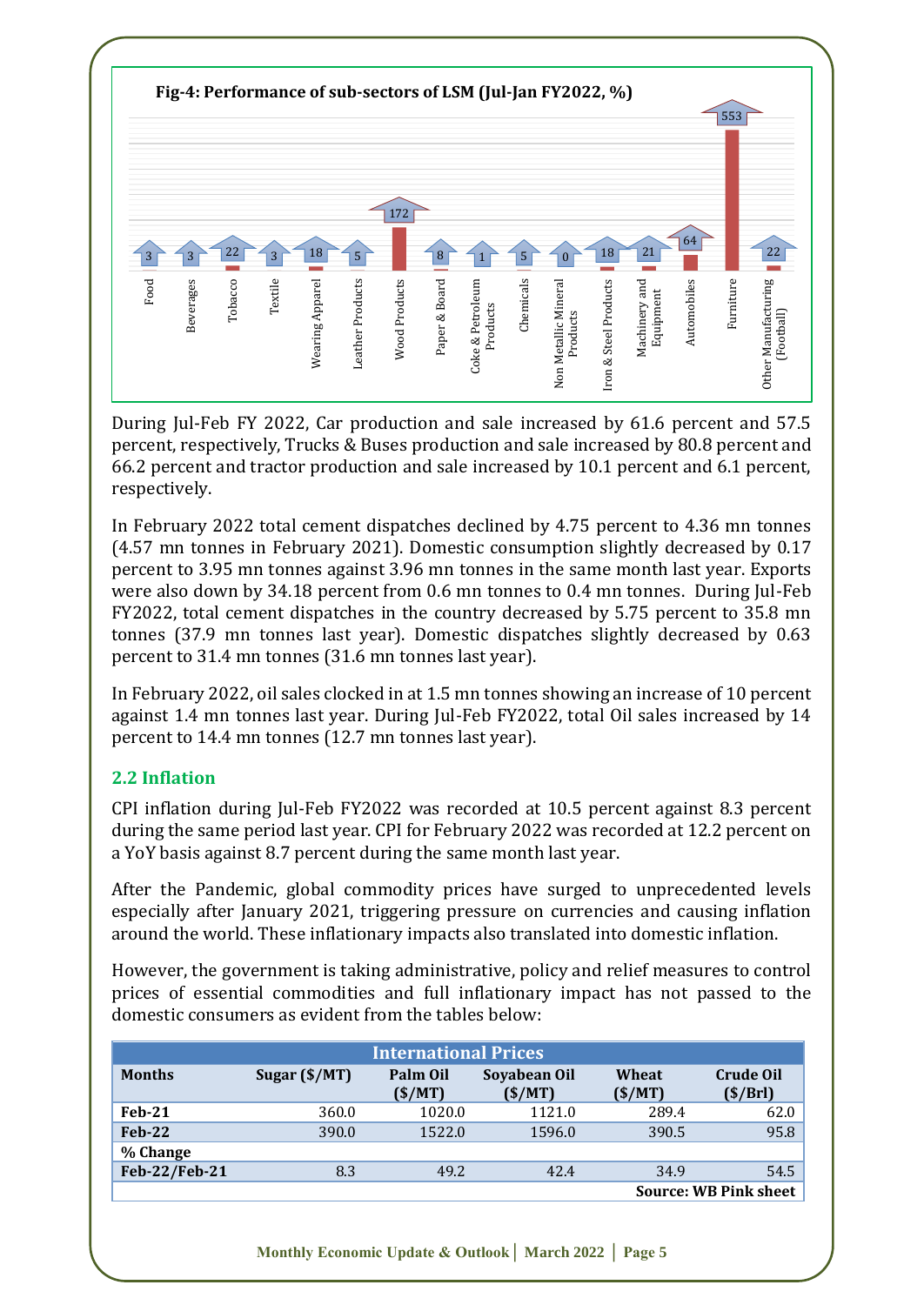| <b>Prices in Pakistan</b> |                                    |                                  |                                                  |                                    |                      |                                         |
|---------------------------|------------------------------------|----------------------------------|--------------------------------------------------|------------------------------------|----------------------|-----------------------------------------|
| <b>Months</b>             | Sugar<br><b>Refined</b><br>(Rs/Kg) | Cooking<br>Oil Dalda<br>(Rs/5Kg) | <b>Vegetable</b><br><b>Ghee Dalda</b><br>(Rs/Kg) | Wheat<br><b>Flour</b><br>(Rs/20Kg) | Petrol<br>(Rs/Litre) | Hi-Speed<br><b>Diesel</b><br>(Rs/Litre) |
| $Feb-21$                  | 93.0                               | 1479.1                           | 291.3                                            | 955.8                              | 112.2                | 116.4                                   |
| $Feb-22$                  | 89.3                               | 2109.1                           | 406.1                                            | 1167.2                             | 154.5                | 150.1                                   |
| % Change                  |                                    |                                  |                                                  |                                    |                      |                                         |
| Feb-22/Feb-21             | $-4.0$                             | 42.6                             | 39.4                                             | 22.1                               | 37.7                 | 29.0                                    |
|                           |                                    |                                  |                                                  |                                    |                      | <b>Source: PBS</b>                      |

Further, recently, the government has announced a relief package by reducing the price of petrol and diesel by Rs 10/Ltr as well as Rs5/unit cut in the electricity tariff.

SPI which monitors the price movement of 51 essential items declined by 1.37 percent for the week ended on March 17, 2022. The prices of 29 items increased, while 09 items decreased and 13 items remained stable.

#### **2.3 Fiscal**

The fiscal deficit during Jul-Jan FY2022 is recorded at 2.9 percent of GDP (Rs 1862 billion) against 2.4 percent of GDP (Rs 1309 billion) last year. Similarly, the primary balance posted a deficit of Rs 174 billion (0.3 percent of GDP) as compared with the surplus of Rs 416 billion (0.8 percent of GDP).

Net federal revenues increased by 6.4 percent to Rs 2152 billion during the year under review, compared to Rs 2023 billion in the comparable period of FY2021. Total



expenditures, on the other hand, climbed by 23.9 percent to Rs 4542 billion in Jul-Jan FY2022, compared to Rs 3665 billion in the previous year. Higher spending is largely due to a 23 percent increase in current spending on the back of higher power sector subsidies and increase in grants for COVID 19, social protection, contingent liabilities, and DLTL (drawback of taxes). Similarly, development expenditures (PSDP) increased by 37.1 percent to Rs 362 billion in Jul-Jan FY2022, compared to Rs 264 billion in the same period the previous year.

#### **FBR Tax Collection**

During the first eight months of the current fiscal year, FBR exceeded its revenue target by 7.7 percent. In absolute terms, revenue amounting to Rs 3,802.1 billion was collected against the target of Rs.3,530.5 billion, which is Rs 271.6 billion more than the eight-month target. Collection during Jul-Feb FY2022 is also higher by Rs 865.6 billion in absolute and by 30.4 percent as compared to last year.

Domestic tax collection grew by 29.0 percent during Jul-Feb FY2022. Within



domestic, direct tax grew by 25.0 percent, sale tax 34.6 percent, FED 13.8 percent whereas customs duty increased by 37.4 percent.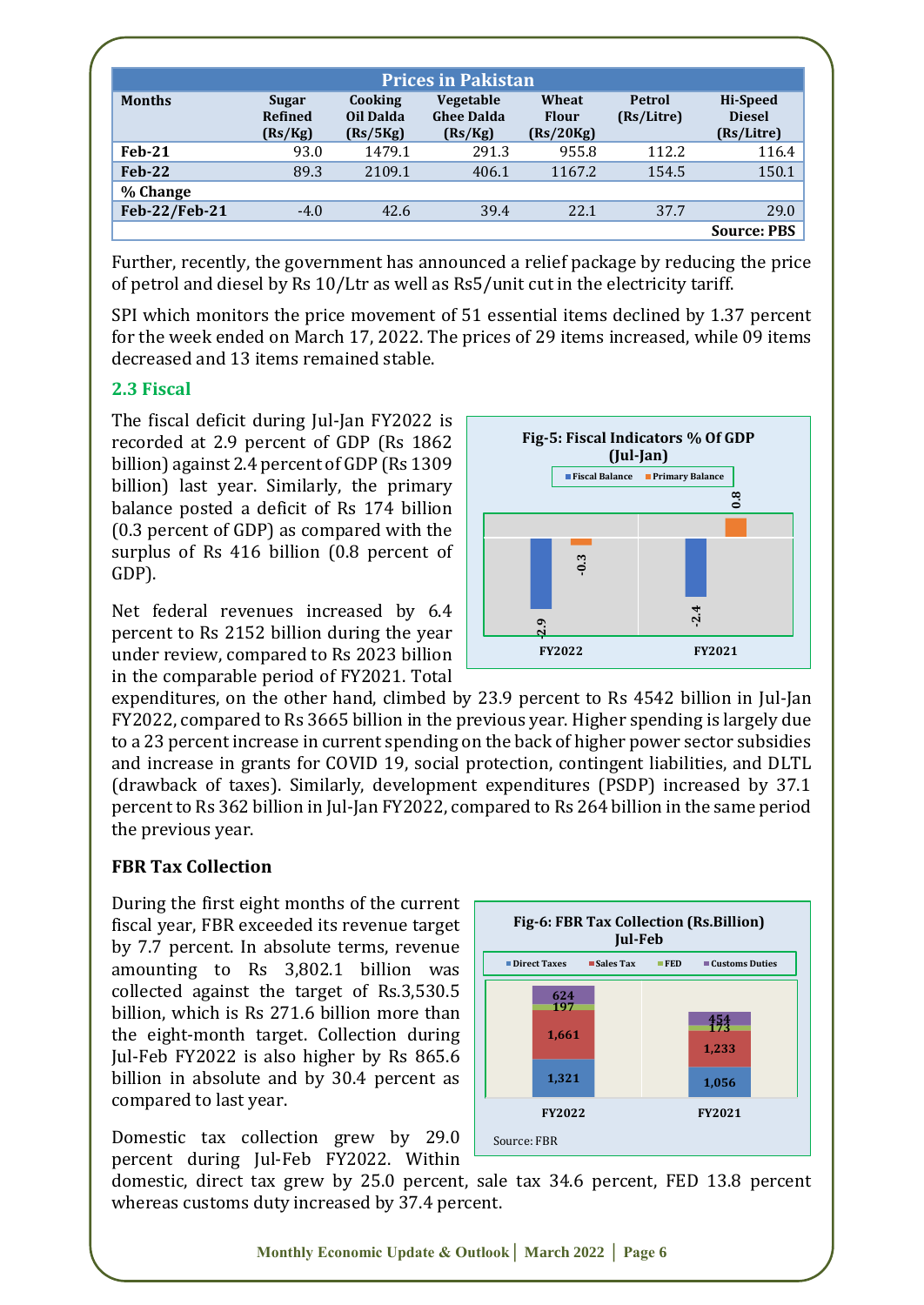#### **Box Item-I: Major Initiatives**

#### **1. POS Awareness Campaign**

FBR has launched an intensive awareness campaign on the mainstream national media to educate and engage consumers to ensure that tax collected from them at the point of sale is deposited into the state exchequer and not pocketed by the retailers themselves. The campaign also encompasses a prize scheme worth Rs.53 million to be disbursed among 1007 lucky winners through a transparent computerized ballot to be held on 15th of every month at FBR Headquarters, Islamabad.

The ongoing campaign and the prize scheme continue to gain momentum as numbers keep growing up. In February, about 249,000 invoices were verified by customers who shopped from outlets integrated with FBR POS System as against 153,000 in January 2022. The number of customers who successfully verified their invoices has also jumped from 27,000 in January to around 39,000 in February. This is a phenomenal increase in public participation and is likely to further grow with every passing day.

As a result of strong enforcement by FBR Field Formations across Pakistan, out of around 4200 identified as Tier-1 Retailers, over 3600 have already integrated their business operations with FBR POS System. Their 17000 outlets with over 19500 cash counters are fully integrated with POS System which lends FBR the facility to digitally monitor their sales and thus ensure that Sales Tax being collected from customers is being actually deposited into state exchequer, without fail.

#### **2. FBR Inks MoU with Pakistan Tax Bar Association**

FBR is all set to launch yet another out of box digital intervention for Broadening of Tax Base. FBR has already collected information from various sources about the assets and expenditures of persons who are outside the tax net. This information shall be made available to such persons through FBR's "Tax Asaan" Portal.

FBR has taken a further initiative to ensure facilitation in the filing of a tax return by new taxpayers for Broadening of Tax Base by signing a memorandum of understanding with the Pakistan Tax Bar on Feb 07, 2022.

Under the MoU, Pakistan Tax Bar will share the lists of qualified and willing members of the Tax bar to file the tax return of the new taxpayers. FBR will make this list of tax consultants available to new taxpayers wanting to file tax returns and will facilitate this by payment of a fixed fee for the filing of returns to the tax consultants. The facility will be purely voluntary, and a taxpayer will have an option to avail of this free-of-cost facility or hire his/her own tax consultant.

Broadening of the tax base is a key priority of the government and this facility of filing of tax return is an unprecedented step for facilitation of new taxpayers and thus maximize tax compliance in the country.

Source: FBR

# **2.4. Monetary**

SBP has maintained the policy rate at 9.75 percent in recent monetary policy decision on account of improved inflation outlook. During 1st July – 25th February, FY22 money supply (M2) shows growth of 0.5 percent (Rs. 123.7 billion) compared growth of 4.59 percent (Rs. 960.1 billion) in last year. Net Foreign Assets (NFA) decreased by Rs 362.3 billion as compared to an increase of Rs 595.2 billion in last year. Net Domestic Assets (NDA) of the banking sector increased by Rs. 486.0 billion as compared Rs. 364.9 billion last year.

Under the borrowing for budgetary support, government has retired Rs. 53.5 billion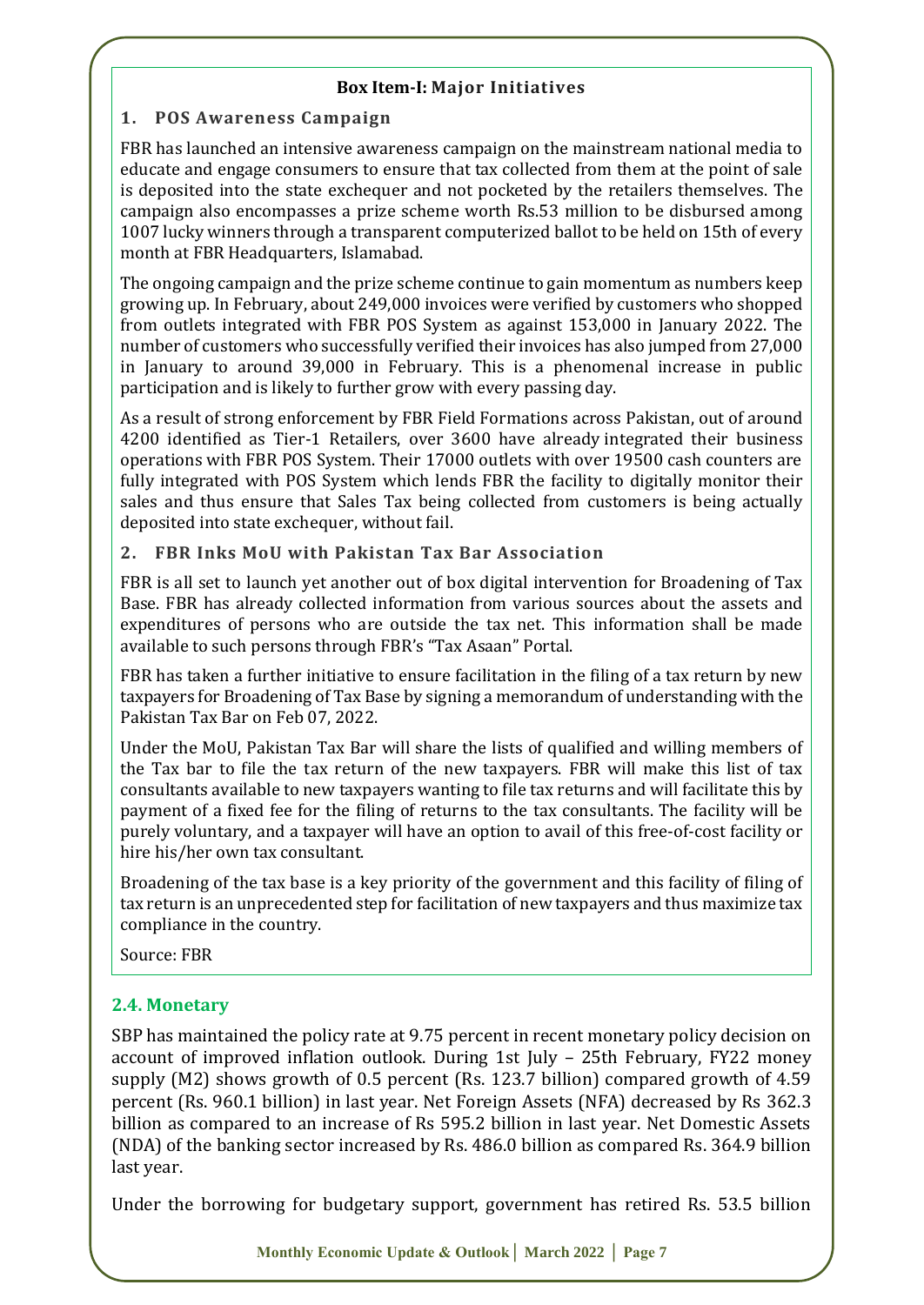against the borrowing of Rs. 437.8 billion last year. Government has retired Rs. 657.1 billion to SBP against the retirement of Rs.621.2 billion in last year. Government has borrowed Rs. 603.7 billion from Scheduled banks against the borrowing of Rs. 1,059.0 billion last year. Under the head of net government borrowing, government has retired Rs 117.9 billion as compared to the borrowing of Rs. 310.1 billion over the previous year.

Private Sector has borrowed Rs. 874.3 billion as compared Rs. 403.6 billion in last year. Within loans to private sector businesses, fixed investment loans observed expansion of Rs 251.5 billion during first eight months of FY2022 compared Rs 129.1 billion during same period last year. Similarly, working capital loans observed expansion of Rs 482.5 billion against Rs 99.0 billion during comparable period last year, indicates expansion and continuation of economic activities. On positive note, disbursement under construction financing increased to Rs 39.9 billion during Jul-Feb, FY2022 as compared to Rs 21.4 billion during same period last year.



# **2.5 External Sector**

The Current Account posted a deficit of \$ 12.1 billion for Jul-Feb FY2022 as against a surplus of \$ 994 million last year. The current account deficit widened due to the constantly growing import volume of energy and non-energy commodities, along with a rising trend in the global prices of oil, COVID-19 vaccines, food and metals. Exports on fob grew by 28.1 percent during Jul-Feb FY2022 and reached \$ 20.6 billion (\$ 16.1 billion last year). Imports on fob grew by 49.1 percent during Jul-Feb FY2022 and reached \$ 47.9 billion (\$ 32.1 billion last year). Resultantly the trade deficit (Jul-Feb FY2022) reached \$ 27.3 billion as against \$ 16.0 billion last year.

As per PBS, during Jul-Feb, FY 2022, exports increased by 26.0 percent to \$ 20.6 billion (\$ 16.3 billion last year). The exports grew by 36.4 percent in February 2022 to \$ 2.8 billion against \$ 2.1 billion last year. The major export commodities which have shown tremendous performance during the review period include Readymade garments (25.1 percent in value & 20.5 percent), Bed wear (20.3 percent in value & 17.3 percent in quantity), Cotton Yarn (34.4 percent in value and quantity declined by 6.8 percent), Cotton Cloth (28.2 percent in value & 13.0 percent in quantity), Knitwear (33.9 percent in value & 4.8 percent in quantity), Chemical & pharma products (37.8 percent in value), leather manufactured (10.5 percent in value) and Basmati rice (30.9 percent in value & 41.8 percent in quantity). The increase in overall exports is contributed by the growth in exports of value-added goods with almost 40 percent share in total exports.

The total imports in Jul-Feb, FY2022 increased to \$ 52.5 billion (\$ 33.8 billion last year), thus posting a growth of 55.1 percent. The main commodities imported were Petroleum products, Palm Oil, Petroleum crude, Iron & Steel, Liquefied Natural gas, Medicinal products, Plastic materials, Textile machinery, Electrical machinery & apparatus, Power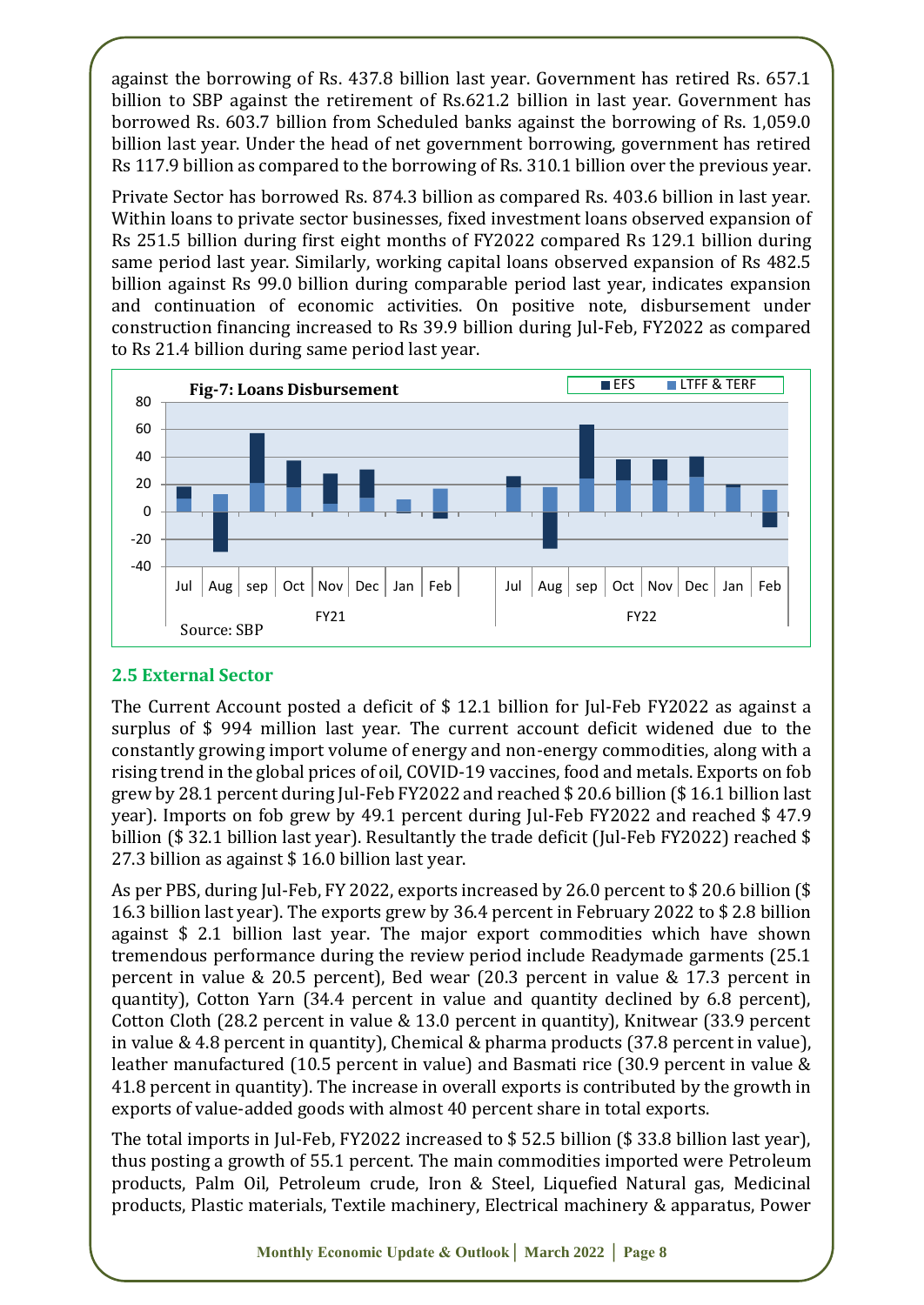generating machinery, and Raw cotton. Higher imports of these commodities indicate growth in the related sectors as well.

# **2.5.1 Foreign Investment**

In Jul-Feb, FDI reached \$ 1257.4 million (\$ 1185.0 million last year), thus grew by 6.1 percent. FDI received from China \$ 384.5 million (30.6 percent of total FDI), the United States \$ 174.9 million (13.9 percent), Hong Kong \$ 130.3 million (10.4 percent), U.A.E \$ 78.6 million (6.3 percent), and the Netherlands \$ 63.8 million (5.1 percent). Power sector attracted highest FDI of \$ 429.6 million (34.2 percent of total FDI), Financial business \$ 275.0 million (21.9 percent), Communication \$ 185.3 million (14.7 percent) & Oil & Gas exploration \$ 178.5 million (14.2 percent).

Foreign Private Portfolio Investment has registered a net outflow of \$ 314.6 million during Jul-Feb FY2022. Foreign Public Portfolio Investment recorded a net inflow of \$ 904.9 million. In January 2022, an inflow of \$ 1.0 billion was recorded on account of the proceeds of the Pakistan International Sukuk bond. The total foreign portfolio investment recorded an inflow of \$ 590.3 million during Jul-Feb FY2022 as against an outflow of 385.8 million last year. The total foreign investment registered an inflow of \$ 1847.7 million during the period under review.

# **2.5.2 Worker's Remittances**

In Jul-Feb FY2022, workers' remittances grew by 7.6 percent to \$ 20.1 billion (\$ 18.7 billion last year. Workers' remittances continued their unprecedented streak of above \$ 2.0 billion for the 21st consecutive month in February 2022. Share of remittances (Jul-Feb FY2022) from Saudi Arabia remained 25.5 percent (\$ 5132.2 million), U.A.E 18.7 percent (\$ 3768.8 million), U.K 13.8 percent (\$ 2786.3 million), USA 9.5 percent (\$ 1911.4 million), other GCC countries 11.5 percent (\$ 2322.4 million), EU 11.0 percent (\$ 2224.7 million), Malaysia 0.5 percent (\$ 92.0 million), and other countries 9.5 percent.

# **2.5.3 Foreign Exchange Reserves**

Pakistan's total liquid foreign exchange reserves stood at \$18.5 billion on March 24, 2022, with the SBP's reserves recorded at \$12.1 billion, while commercial banks' reserves remained at \$6.4 billion.

# **2.6 Performance of KSE Index**

The KSE-100 index closed at 44,461 points on 28th February 2022, while market capitalization settled at Rs 7,613 billion. The trend of major world indices is depicted in Fig-8:

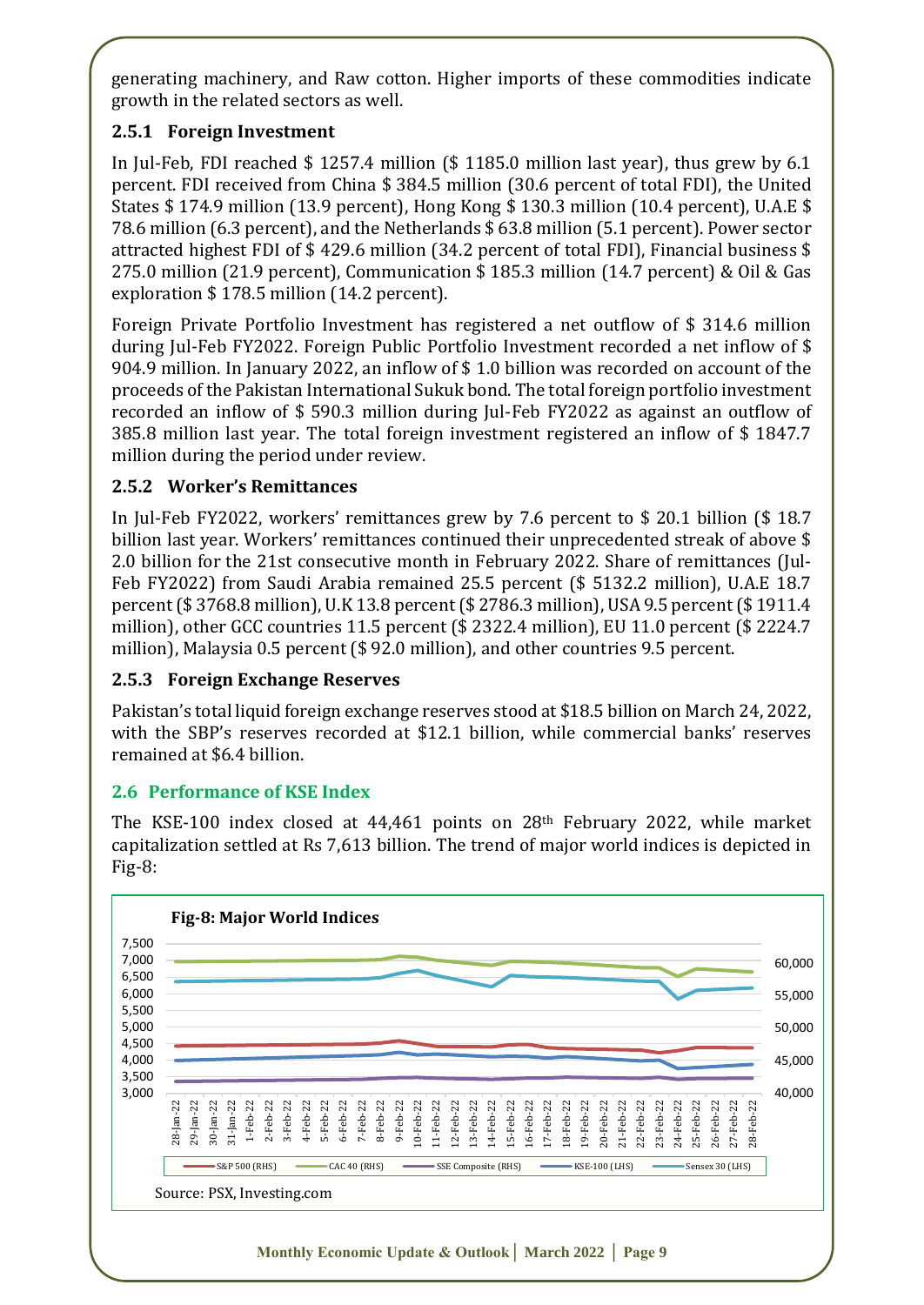# **2.7 Social Sector**

- National Gender Policy Framework is launched to eliminate poverty and ensure sustainable development by providing equal opportunities to women in all spheres of life.
- The government has approved the Ramadan Relief Package-2022, involving a subsidy of Rs 8.2 billion.
- Under the Kamyab Pakistan Programme, the government has announced Rs 407 billion subsidized loans that would be given to youth, farmers, and low-cost housing in the next two years.
- Under the Ehsaas Kifalat programme, the government has increased the six-monthly stipend from Rs 12,000 to Rs 14,000 for 8 million poor women across the country
- The government announced a graduate internship stipend of Rs 30,000 per month and allocated Rs 2.6 million scholarships worth Rs 38 billion.
- To mitigate the impact of inflation on the low-income groups, the government has launched Ehsaas Riayat Ration programme designed to provide a subsidy of Rs. 1000/- month for 20 million families to avail 30 percent discount to buy flour, cooking oil/ghee, and pulses from NBP's network of Kiryana retail shops and Utility stores.
- Under the programme, Rs22 per kg subsidy would be provided on flour, Rs55 per kg on pulses, and Rs105 per kg on ghee.
- PPAF through its 24 Partner Organizations has disbursed 38,402 interest-free loans amounting to Rs 1.43 billion during the month of February 2022. From July 2019 till 28th February 2022, a total of 1,760,911 interest-free loans amounting to Rs 62.87 billion have been disbursed to the borrowers.
- Under Kamyab Jawan Youth Entrepreneurship Scheme (PMKJ-YES) the government has disbursed Rs 33,860 million till January 2022 to the youth for businesses.
- Bureau of Emigration and Overseas Employment has registered 66011 emigrants during February 2022 for overseas employment in different countries.
- The government's persistent vaccine administration strategy caused the national positivity rate to drop to 1.0 percent. Approximately 50 percent of the total population has been vaccinated till March 24, 2022.
- Till March 24, 2022, the total number of doses administered is recorded at 219.4 million with 101.9 million fully and 128.1 million individuals partially vaccinated.
- As of March 24, 2022, the number of confirmed cases of COVID-19 is reported at 1.52 million along with recoveries of 1.48 million and deaths of 30,333.

# **3. Economic Outlook**

The domestic and international scenario has begun to change which may have implications for the economic recovery. Thus, inflationary and external sectors risks are coming into action to build macroeconomic imbalances.

# **3.1 Inflation**

In the period between Nov – Feb FY2022, YoY inflation was fluctuating around 12 percent on average. This was a marked upward shift from the earlier four months (Jul–Oct FY2022) when average inflation was 8.7 percent. This upward shift was mainly contributed by the persistent and significant rise in international prices, especially oil, food, and other primary commodities. Thus, economic recovery from the COVID-19 pandemic and the supply bottlenecks caused unprecedented surges in inflation in many parts of the world, which also spilled over into Pakistan.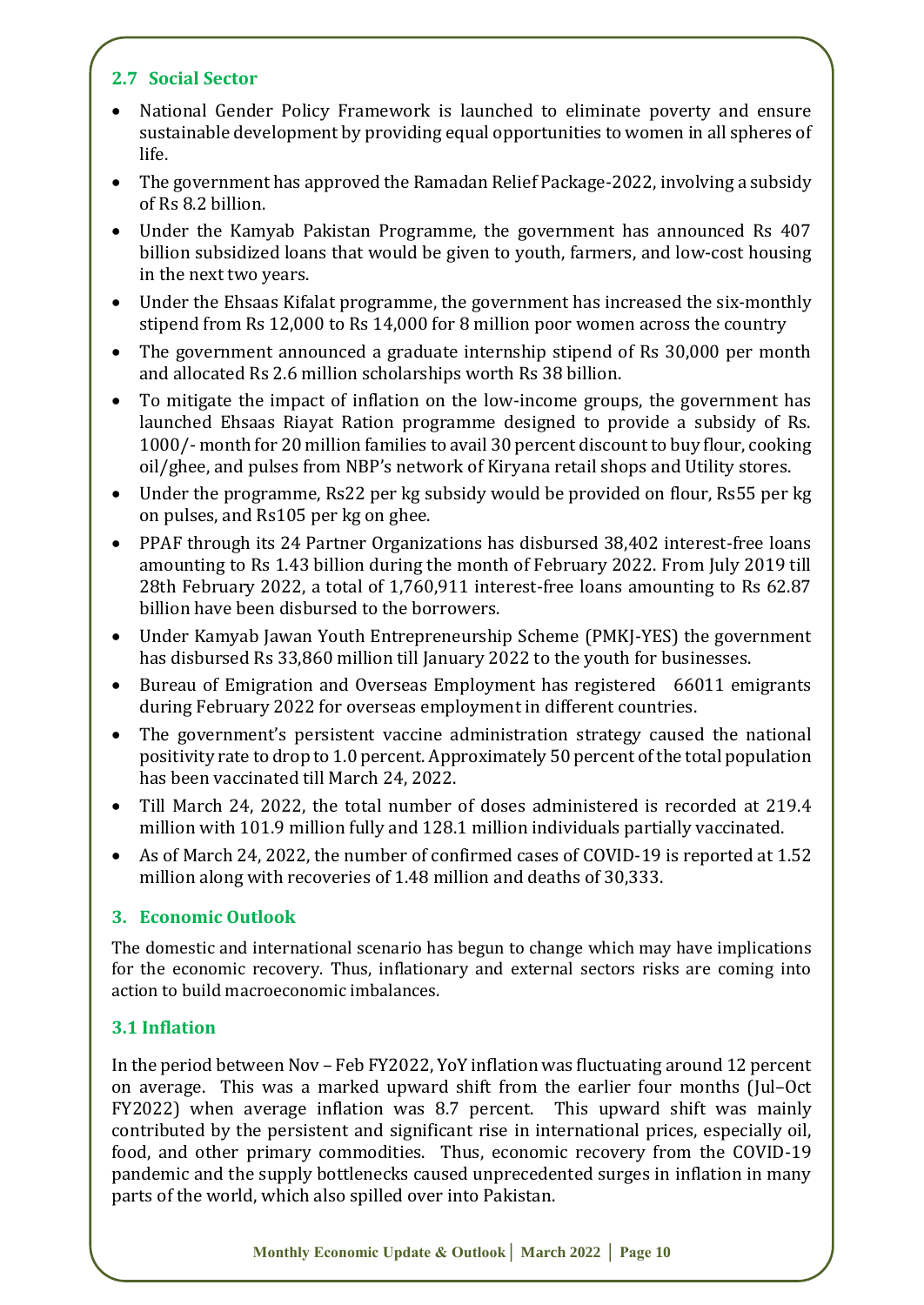The necessary condition to bring back inflation is to limit further MoM increase in prices as much as possible. Thus, realizing the fact, the government policies continuously focused on limiting these monthly increases. These policies appear to be effective due to the fact that the average MoM inflation during the last four months reached 1.1 percent, which is lower than the observed MoM inflation during the preceding four months.

Currently, due to increased geopolitical tensions, there are expectations about a further increase in international commodities prices. The government is taking possible measures to contain the current pass-through of this increase into domestic consumer prices, especially through relief packages. Still, YoY inflation is expected to remain within the 9.5 to 11.5 percent territory.

# **3.2 Agriculture**

Till this time, no adverse climate shock was reported and even expected in the coming months. Thus, it is expected that the agriculture sector's performance will remain up to the mark.

# **3.3 Industrial Activities**

Industrial activities, measured by the LSM index although rebased on prices of 2015-16, still sector is exposed to external conditions. Its exposure to developments in international markets is illustrated in Fig-9 which compares the cyclical component of LSM with the weighted average Composite Leading Indicators in Pakistan's main export markets (CLI).



The CLI of some individual countries is constructed by the OECD to reflect the deviation of current GDP from its potential level. The cyclical component of Pakistan's LSM output is obtained by extracting the stochastic trend from the seasonally adjusted LSM series. LSM index is published with a time lag of two months, whereas CLI is published with a one-month lag.

The LSM cycle is following the cyclical movements in the main trading partners, but since it is focused on the main industrial sectors and not on total GDP, it is somewhat more volatile than the cyclical component of GDP in Pakistan's main export markets. Pakistan's main export markets continue to experience stable cyclical positions with slightly positive output gaps. Due to recoveries in potential output after the relaxing of economic restrictions imposed during the highs of the pandemic, these countries remain to show solid economic growth. For Jan 2022, LSM maintained the growth pace. It is expected that for Feb 2022, growth in LSM will remain moderate due to the seasonal factors.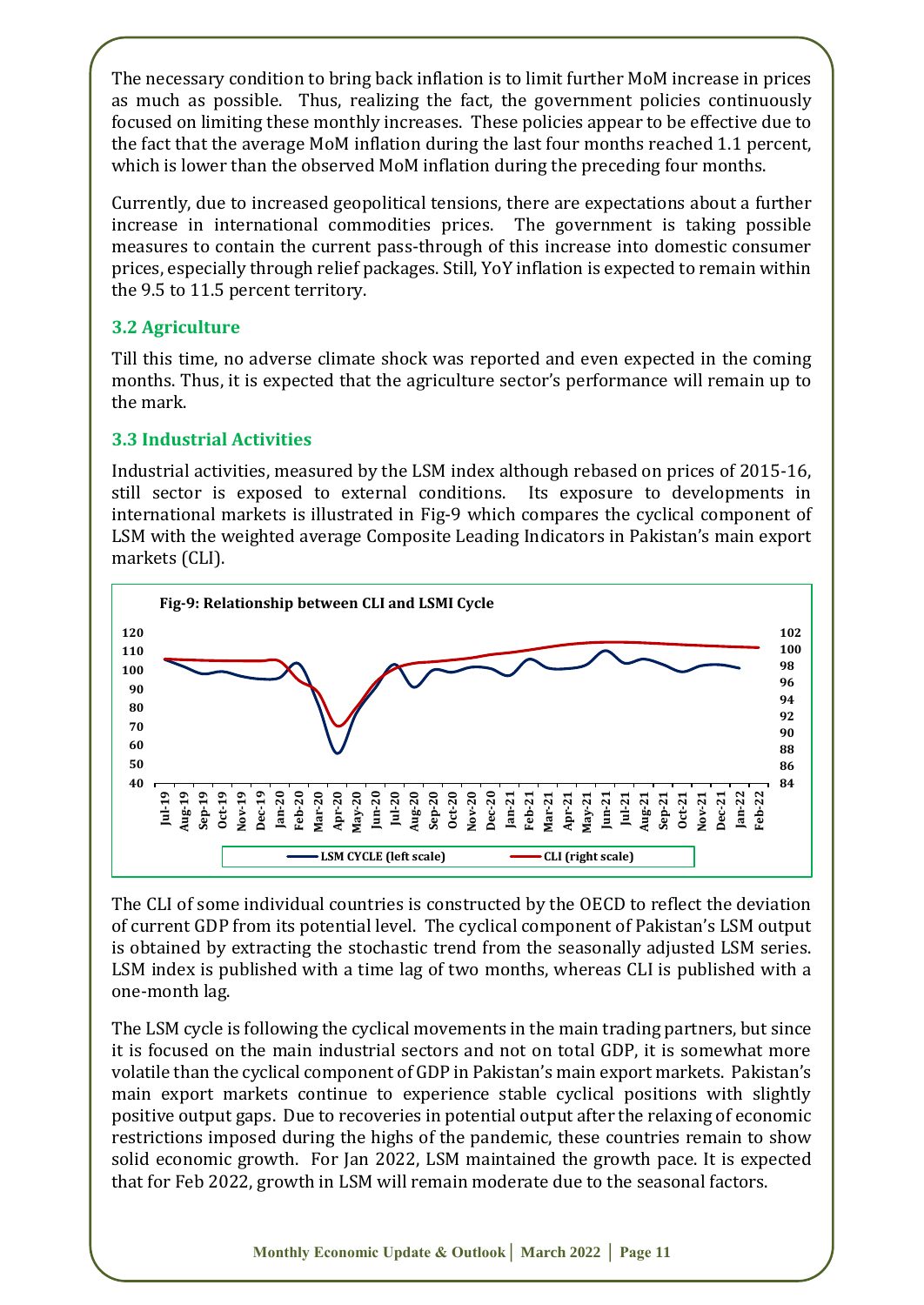# **3.4 Overall economic activity**

The Monthly Economic Indicator (MEI) is based on combining monthly data of indicators that are proven to be correlated with GDP at constant prices. Fig-10 presents the MEI on monthly basis since January 2019.

The MEI remains strong, although some slowdown in growth in Feb 2022 is observed. This observation is based on movements in macroeconomic high-frequency indicators such as growth in LSM (which is known to exert strong multiplier effects in services sectors) and growth in imports. In addition, economic growth in Pakistan's main trading partners continues to remain above trend, although some slowdown may be in the cards due to the uncertainties surrounding the recent geopolitical tensions and the continued increase in international commodity prices. If these tensions continue or intensify, Pakistan's growth may be affected as well.



# **3.5 External**

According to BOP data, the trade deficit in goods and services declined considerably; from \$ 4.3 billion in Jan 2022 to \$ 2.6 billion in Feb 2022. Exports of goods and services that unexpectedly declined in January have resumed their upward trend in February. Imports of goods and services were at all-time highs in December and January, but declined substantially in February, helped by negative seasonal effects.

In March, exports are expected to continue their upward trend, backed by the exportoriented policies that have been implemented in the recent past. The stabilizing of the Real Effective Exchange will also help exports in keeping the rising trend. Imports will probably return to a level that is more in line with domestic economic activity and the levels of international commodity prices. As a result, the trade balance may less deteriorate in Mar 2022 as well. However, geopolitical risks still persist.

In January and February, remittance inflows declined to lower levels mainly due to negative seasonality. In March they are expected to revert to normal levels. Taking these factors into account, as well as its other components, the current account deficit is expected to stay well below the unsustainable levels observed during the period from Aug 2021 up to Jan 2022.

# **3.6 Fiscal**

The first seven months of the current fiscal year have witnessed significant pressure on fiscal accounts due to rising expenditures under grants and subsidies. In addition, the PSDP spending has also witnessed a significant rise of 37 percent.

On the revenue side, FBR tax collection has been able to achieve more than 65.2 percent of its annual target during the first eight months of the ongoing fiscal year. However, the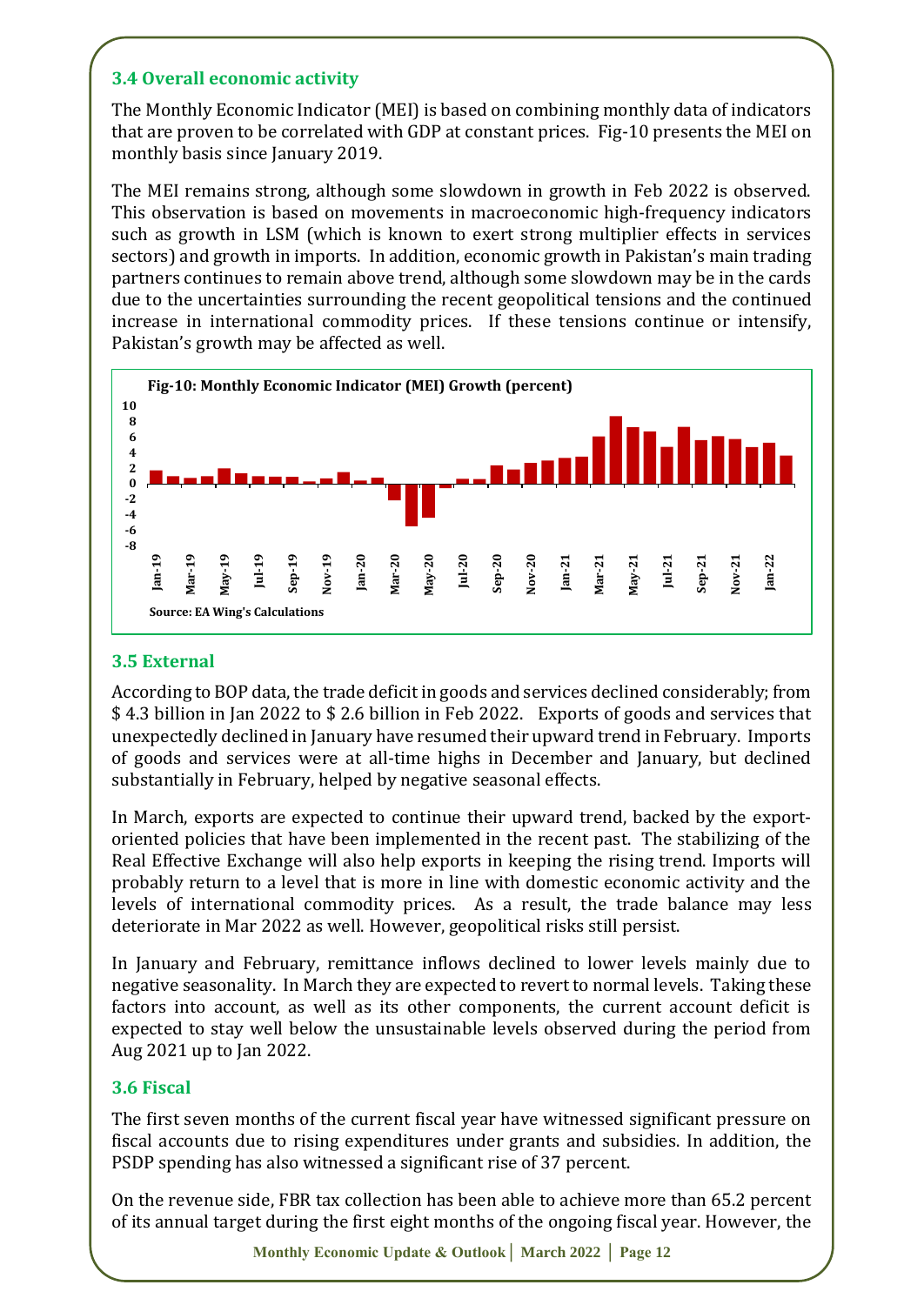government has announced a relief package for the masses to offset the impact of increasing oil prices. These are collectively adding risks to the fiscal sector. Notwithstanding measures to improve tax collection and expenditure management will help in containing the fiscal deficit at a manageable level and keeping the primary balance at a sustainable level.

#### **4. Way Forward**

Pakistan's economic performance continues to be strong and is still on a trajectory compatible with an economic growth target of around 5 percent in the current fiscal year. Its cyclical position has returned to a more neutral stance. If this trend continues in the next months, economic growth will be driven primarily by the expansion of manufacturing capacity. However, the intensity of internal and external risks has still not been exactly realized which may adversely affect domestic economic activities.

Further, inflation and the current account deficit are still under pressure. The government is taking measures to limit as much as possible further increases in the cost of living in the coming months. Moreover, the government measures designed to stimulate exports and discourage unnecessary imports are expected to contribute to constrain current account deficit.

The recent geopolitical tensions, in particular the Ukraine crisis, is the most important external risk factor. Likewise, domestic political conditions are building domestic risks. A further escalation of these risks could hamper the positive outlook for Pakistan's economy and may also aggravate the macroeconomic imbalances.

**\_\_\_\_\_\_\_\_\_\_\_\_\_\_\_\_\_\_\_\_\_\_\_\_\_\_\_\_\_\_\_\_\_\_**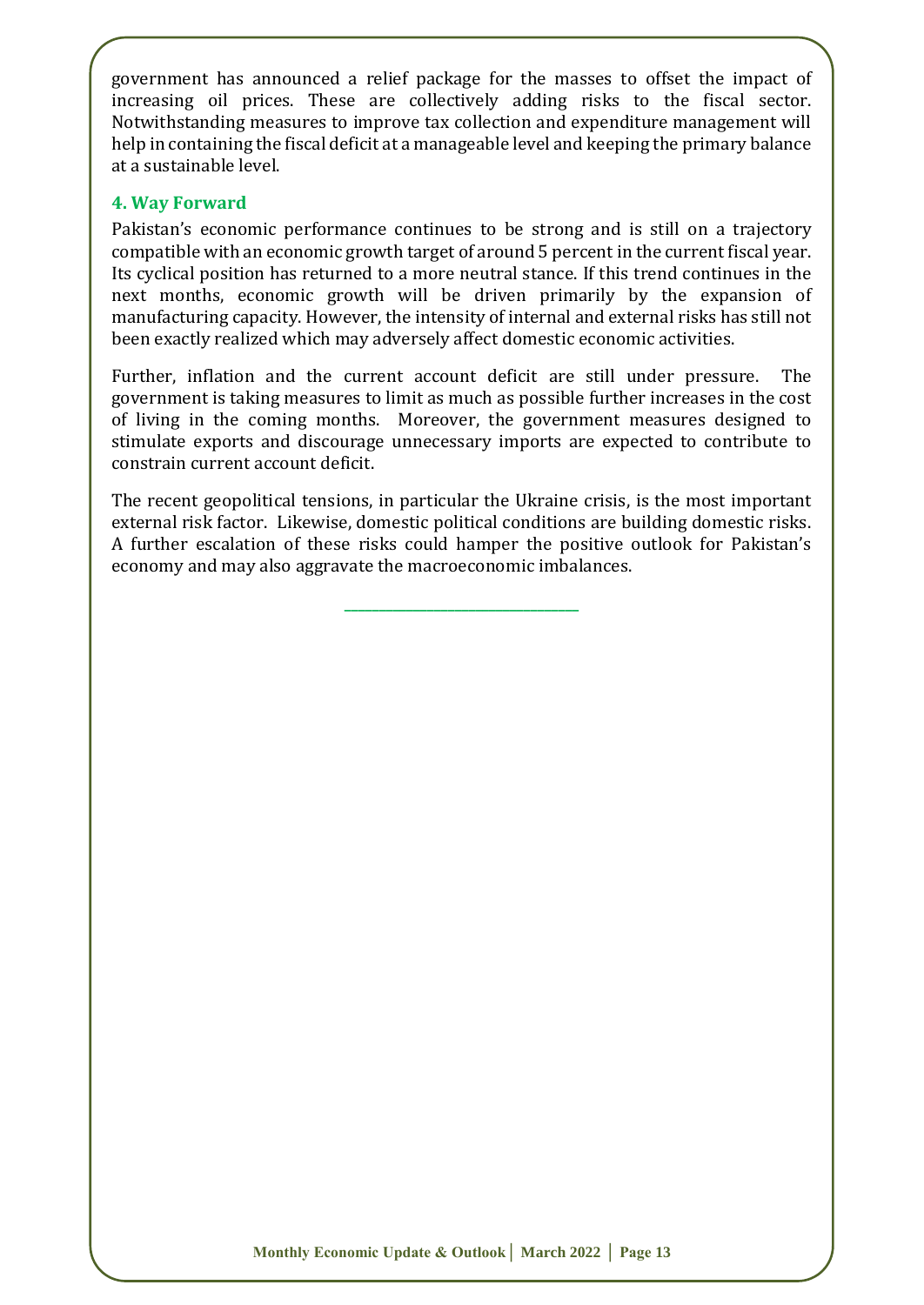|                                                                                    | <b>Economic Indicators</b><br>$(24-03-2022)$                                  |                                                                 |                          |
|------------------------------------------------------------------------------------|-------------------------------------------------------------------------------|-----------------------------------------------------------------|--------------------------|
|                                                                                    | 2020-21<br>$(Jul-Feb)$<br><b>External Sector</b>                              | 2021-22<br>$(Jul-Feb)$                                          | percent<br><b>Change</b> |
| <b>Remittances</b> (\$ billion)                                                    | 18.7                                                                          | 20.1                                                            | 17.6                     |
| <b>Exports FOB</b> (\$ billion)                                                    | 16.1                                                                          | 20.6                                                            | 128.1                    |
| <b>Imports FOB</b> (\$ billion)                                                    | 32.1                                                                          | 47.9                                                            | <b>149.1</b>             |
| <b>Current Account Deficit</b><br>(\$ billion)                                     | $-1.0$                                                                        | 12.1                                                            | ↑                        |
| FDI (\$ million)                                                                   | 1185.0                                                                        | 1257.4                                                          | 16.1                     |
| <b>Portfolio Investment-Public</b><br>$($$ million $)$                             | $-132.2$                                                                      | 904.9                                                           | $\uparrow$               |
| <b>Total Foreign Investment</b><br>$($$ million $)$<br>(FDI &Portfolio Investment) | 799.1                                                                         | 1847.7                                                          | $\uparrow$               |
| <b>Forex Reserves</b> (\$ billion)                                                 | 20.342<br>(SBP: 13.213)<br>(Banks: 7.128)<br>$(0n 24$ <sup>th</sup> Mar 2021) | 18.518<br>(SBP: 12.108)<br>(Banks: 6.410)<br>(On 24th Mar 2022) |                          |
| <b>Exchange rate (PKR/US\$)</b>                                                    | 155.40<br>$(0n 24$ <sup>th</sup> Mar 2021)                                    | 181.74<br>(On 24th Mar 2022)                                    |                          |
| <b>Source: SBP</b>                                                                 |                                                                               |                                                                 |                          |

|                                       | 2020-21<br>$($ Jul-Jan $)$ | 2021-22<br>$($ Jul-Jan $)$ | percent<br><b>Change</b> |
|---------------------------------------|----------------------------|----------------------------|--------------------------|
| <b>Fiscal</b>                         |                            |                            | (Rs Billion)             |
| <b>FBR Revenue</b> (Jul-Feb)          | 2916.3                     | 3802                       | <b>130.4</b>             |
| <b>Non-Tax Revenue</b> (Federal)      | 941                        | 783                        | $\downarrow$ 16.7        |
| <b>PSDP</b> (Authorization) (Jul-Feb) | 479.2                      | 580.6                      | 121.2                    |
| <b>Fiscal Deficit</b>                 | 1309                       | 1862                       | ↑                        |
| <b>Primary Balance</b>                | 416                        | (174)                      | ↓                        |
| Source: FBR & Budget Wing             |                            |                            |                          |